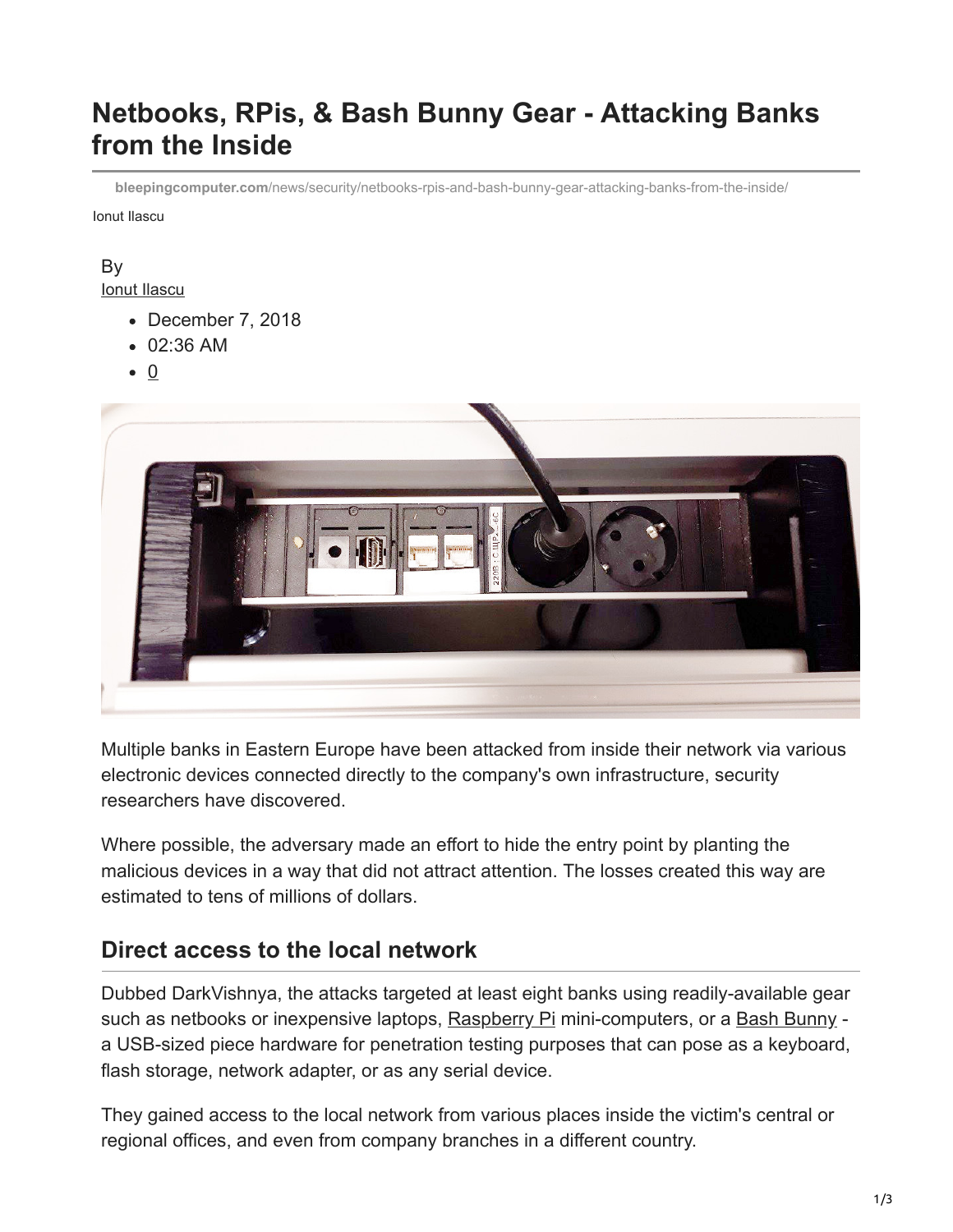Given their position, the devices could launch attacks that bypassed network defenses and could easily run reconnaissance routines, which are the first step of a cyber attack once on the target infrastructure.

Sergey Golovanov from Kaspersky Lab says that the researchers discovered this attack method between 2017 and 2018 while investigating cybertheft incidents.

"Inside the local network, the device appeared as an unknown computer, an external flash drive, or even a keyboard," he [details](http://securelist.com/darkvishnya/89169/).

To control the rogue gear remotely, the attackers used a built-in or USB-powered GPRS/3G/LTE wireless modules.

In the second stage of the attack, the intruders scanned the digital premises in search of open resources such as shared folders and web servers with public access.

The goal was to identify and collect valuable information like login credentials for systems used for making payments. To this end, the threat actor tried to brute-force their way in or intercept traffic to extract login data.

Evading firewall restrictions was possible through reverse TCP shells and the use of a different payload to create the communication tunnel. If all went well, the adversary would log into the target system and gain persistence.

Golovanov says that the threat actor launched on the compromised system malicious services created with the MSFvenom tool from the Metasploit Framework.

## **Fileless attacks are difficult to spot**

The success of these operations is owed to the fact that they did not rely on specific malware to achieve their goals but relied on tools like PowerShell that could bypass whitelisting technologies and domain policies in most cases.

Although widely abused by cybercriminals to run malicious scripts, PowerShell is a legitimate component that is typically available on target machines.

Some system administrators block PowerShell on network machines to minimize the attack surface. If this was the case, the DarkVishnya attacks would use the Impacket Python library, winexesvc.exe or psexec.exe for remote execution of processes.

All three are legitimate tools used by admin to run commands on remote machines and redirect the output on the local system. PsExec has been used maliciously since at least 2004 and it was used by NotPetya ransomware for [lateral movement](https://www.bleepingcomputer.com/news/security/petya-ransomware-outbreak-originated-in-ukraine-via-tainted-accounting-software/).

## **Crims take a page from pentesters' book**